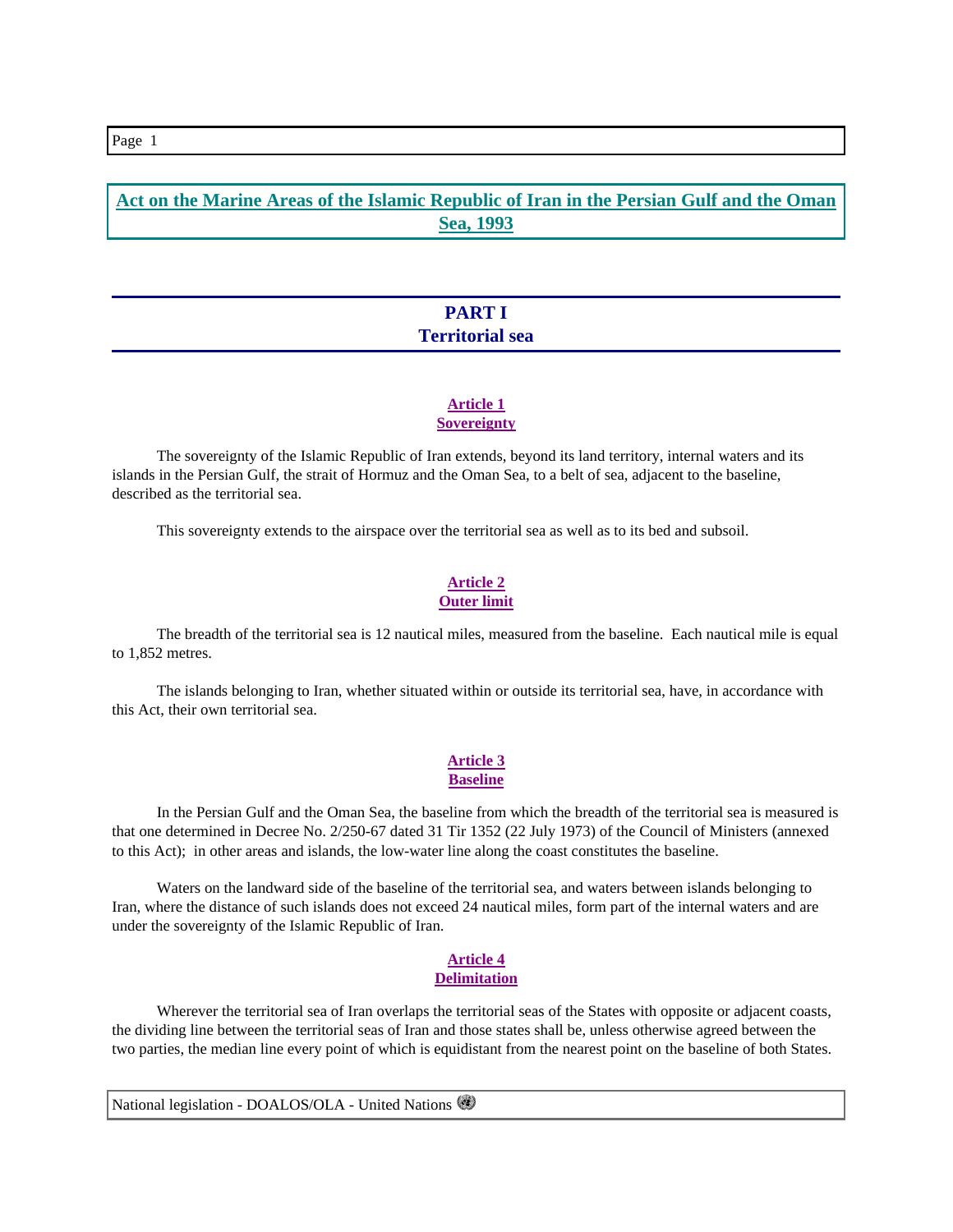#### **Article 5**

## **Innocent passage**

 The passage of foreign vessels, except as provided for in article 9, is subject to the principle of innocent passage so long as it is not prejudicial to good order, peace and security of the Islamic Republic of Iran.

Passage, except as in cases of force majeure, shall be continuous and expeditious.

## **Article 6 Requirements of innocent passage**

 Passage of foreign vessels, in cases when they are engaged in any of the following activities, shall not be considered innocent and shall be subject to relevant civil and criminal laws and regulations:

 (a) Any threat or use of force against the sovereignty, territorial integrity or political independence of the Islamic Republic of Iran, or in any other manner in violation of the principles of international law;

(b) Any exercise or practice with weapons of any kind;

 (c) Any act aimed at collecting information prejudicial to the national security, defence or economic interests of the Islamic Republic of Iran;

 (d) Any act of propaganda aimed at affecting the national security, defence or economic interests of the Islamic Republic of Iran;

 (e) The launching, landing or transferring on board of any aircraft or helicopter, or any military devices or personnel to another vessel or to the coast;

 (f) The loading or unloading of any commodity, currency or person contrary to the laws and regulations of the Islamic Republic of Iran;

 (g) Any act of pollution of the marine environment contrary to the rules and regulations of the Islamic Republic of Iran;

(h) Any act of fishing or exploitation of the marine resources;

 (i) The carrying out of any scientific research and cartographic and seismic surveys or sampling activities;

 (j) Interfering with any systems of communication or any other facilities or installations of the Islamic Republic of Iran;

(k) Any other activity not having a direct bearing on passage.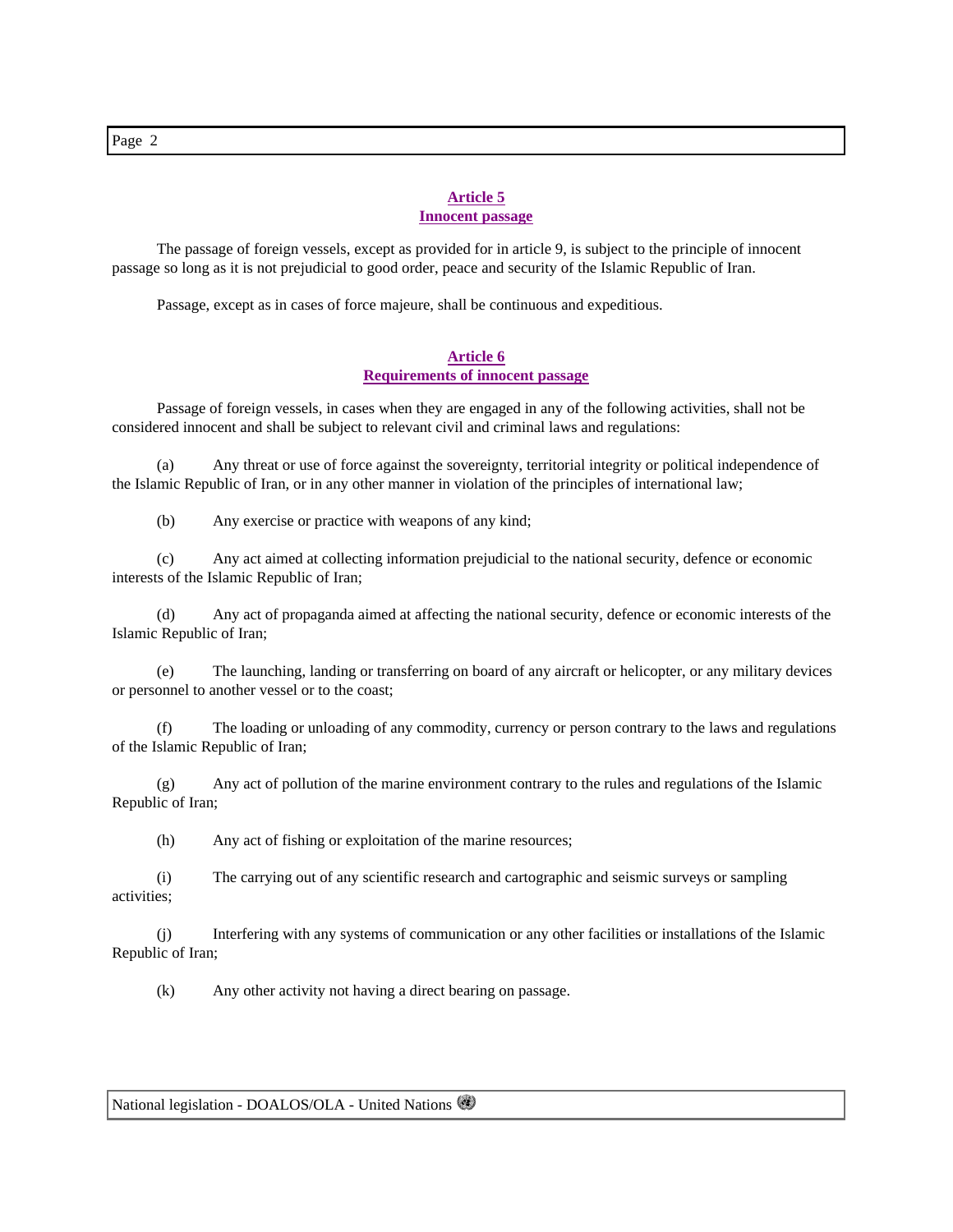## **Article 7 Supplementary laws and regulations**

 The Government of the Islamic Republic of Iran shall adopt such other regulations as are necessary for the protection of its national interests and the proper conduct of innocent passage.

#### **Article 8 Suspension of innocent passage**

 The Government of the Islamic Republic of Iran, inspired by its high national interests and to defend its security, may suspend the innocent passage in parts of its territorial sea.

#### **Article 9 Exceptions to innocent passage**

 Passage of warships, submarines, nuclear-powered ships and vessels or any other floating objects or vessels carrying nuclear or other dangerous or noxious substances harmful to the environment, through the territorial sea is subject to the prior authorization of the relevant authorities of the Islamic Republic of Iran. Submarines are required to navigate on the surface and to show their flag.

## **Article 10 Criminal jurisdiction**

 In the following cases, the investigation, prosecution and punishment in connection with any crimes committed on board the ships passing through the territorial sea is within the jurisdiction of the judicial authorities of the Islamic Republic of Iran:

(a) If the consequences of the crime extend to the Islamic Republic of Iran;

 (b) If the crime is of a kind to disturb the peace and order of the country or the public order of the territorial sea;

 (c) If the master of the ship or a diplomatic agent or consular officer of the flag State asks for the assistance and investigation;

 (d) If such investigation and prosecution is essential for the suppression of illicit traffic in narcotic drugs or psychotropic substances.

## **Article 11**

## **Civil jurisdiction**

 The competent authorities of the Islamic Republic of Iran may stop, divert or detain a ship and its crew for the enforcement of attachment orders or court judgements if:

(a) The ship is passing through the territorial sea after leaving the internal waters of Iran;

(b) The ship is lying in the territorial sea of Iran;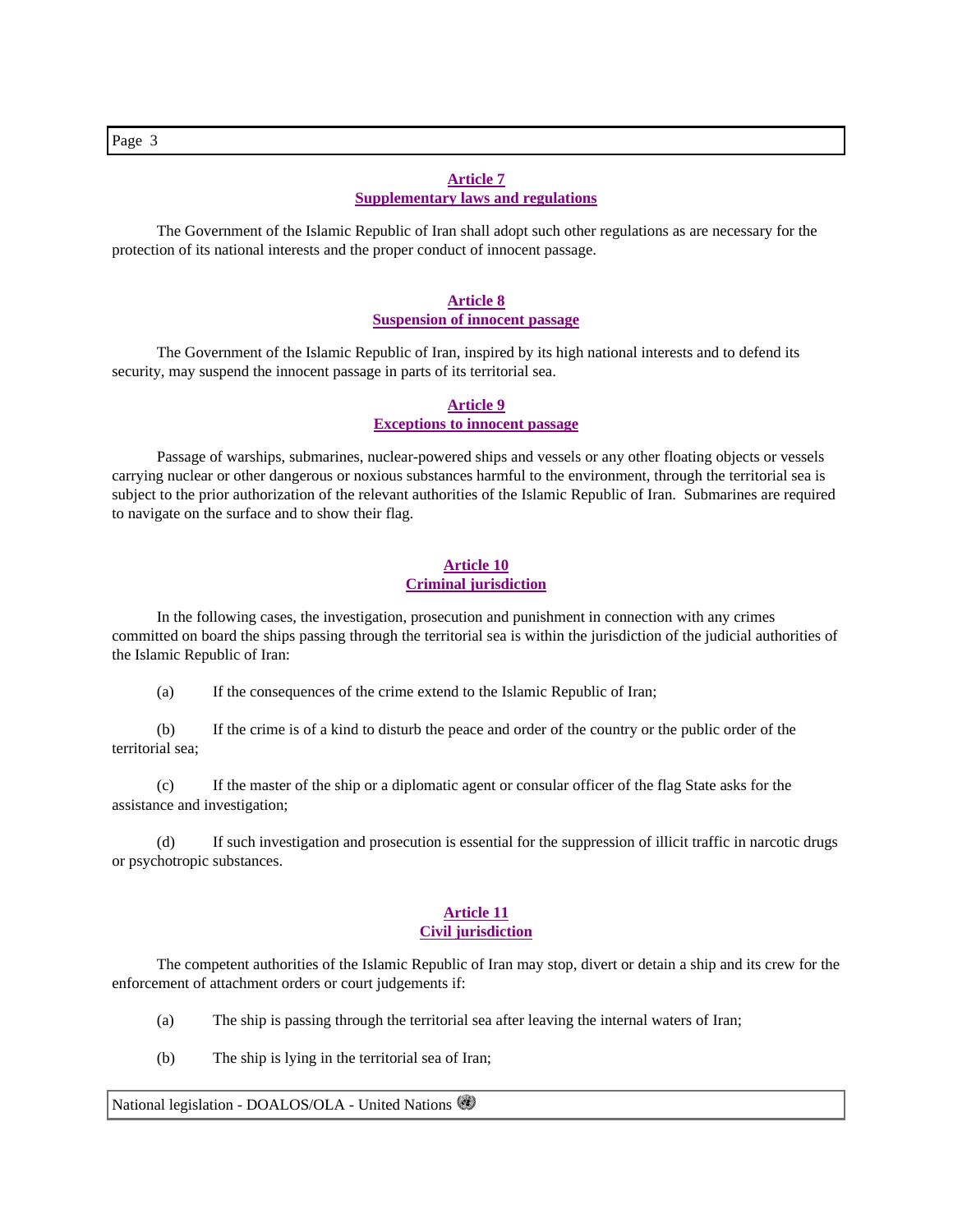Page 4

 (c) The ship is passing through the territorial sea, provided that the origin of the attachment order or court judgement rests in the obligations or requirements arising from the civil liability of the ship itself.

# **PART II Contiguous zone**

## **Article 12 Definition**

 The contiguous zone is an area adjacent to the territorial sea the outer limit of which is 24 nautical miles from the baseline.

## **Article 13 Civil and criminal jurisdiction**

 The Government of the Islamic Republic of Iran my adopt measures necessary to prevent the infringement of laws and regulations in the contiguous zone, including security, customs, maritime, fiscal, immigration, sanitary and environmental laws and regulations and investigation and punishment of offenders.

## **PART III**

## **Exclusive economic zone and continental shelf**

## **Article 14**

## **Sovereign rights and jurisdiction in the exclusive economic zone**

 Beyond its territorial sea, which is called the exclusive economic zone, the Islamic Republic of Iran exercises its sovereign rights and jurisdiction with regard to:

 (a) Exploration, exploitation, conservation and management of all natural resources, whether living or non-living, of the seabed and subsoil thereof and its superjacent waters, and with regard to other economic activities for the production of energy from water, currents and winds. These rights are exclusive;

 (b) Adoption and enforcement of appropriate laws and regulations, especially for the following activities:

 (i) The establishment and use of artificial islands and other installations and structures, laying of submarine cables and pipelines and the establishment of relevant security and safety zones;

(ii) Any kind of research;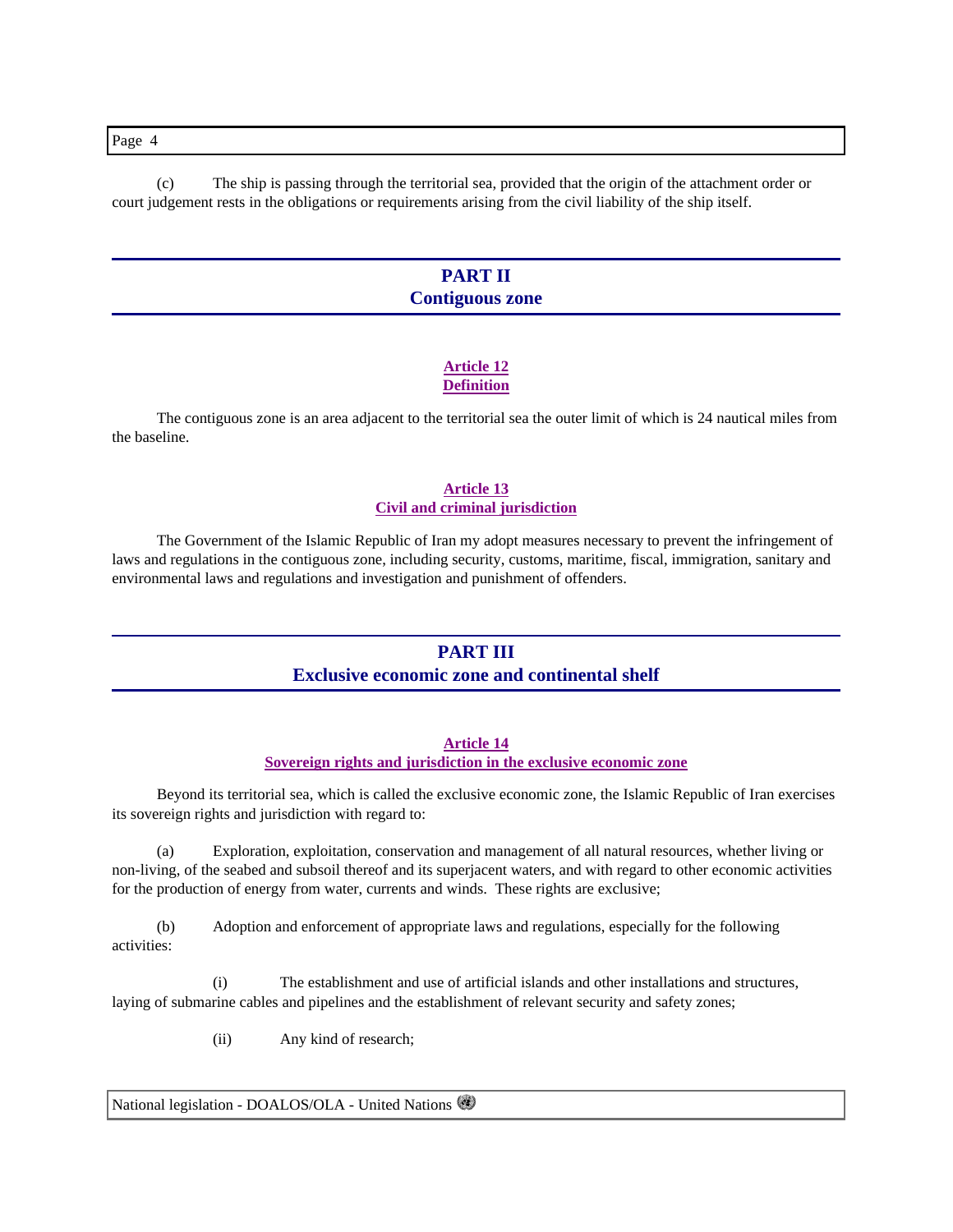Page 5

- (iii) The protection and preservation of the marine environment;
- (c) Such sovereign rights as granted by regional or international treaties.

# **Article 15**

## **Sovereign rights and jurisdiction in the continental shelf**

 The provisions of article 14 shall apply mutatis mutandis to the sovereign rights and jurisdiction of the Islamic Republic of Iran in its continental shelf, which comprises the seabed and subsoil of the marine areas that extend beyond the territorial sea throughout the natural prolongation of the land territory.

## **Article 16 Prohibited activities**

 Foreign military activities and practices, collection of information and any other activity inconsistent with the rights and interests of the Islamic Republic of Iran in the exclusive economic zone and the continental shelf are prohibited.

# **Article 17**

## **Scientific activities, exploration and research**

 Any activity to recover drowned objects and scientific research and exploration in the exclusive economic zone and the continental shelf is subject to the permission of the relevant authorities of the Islamic Republic of Iran.

## **Article 18**

## **Preservation of the environment and natural resources**

 The Government of the Islamic Republic of Iran shall take appropriate measures for the protection and preservation of the marine environment and proper exploitation of living and other resources of the exclusive economic zone and the continental shelf.

#### **Article 19 Delimitation**

 The limits of the exclusive economic zone and the continental shelf of the Islamic Republic of Iran, unless otherwise determined in accordance with bilateral agreements, shall be a line every point of which is equidistant from the nearest point on the baselines of two States.

## **Article 20 Civil and criminal jurisdiction**

 The Islamic Republic of Iran shall exercise its criminal and civil jurisdiction against offenders of the laws and regulations in the exclusive economic zone and continental shelf and shall, as appropriate, investigate or detain them.